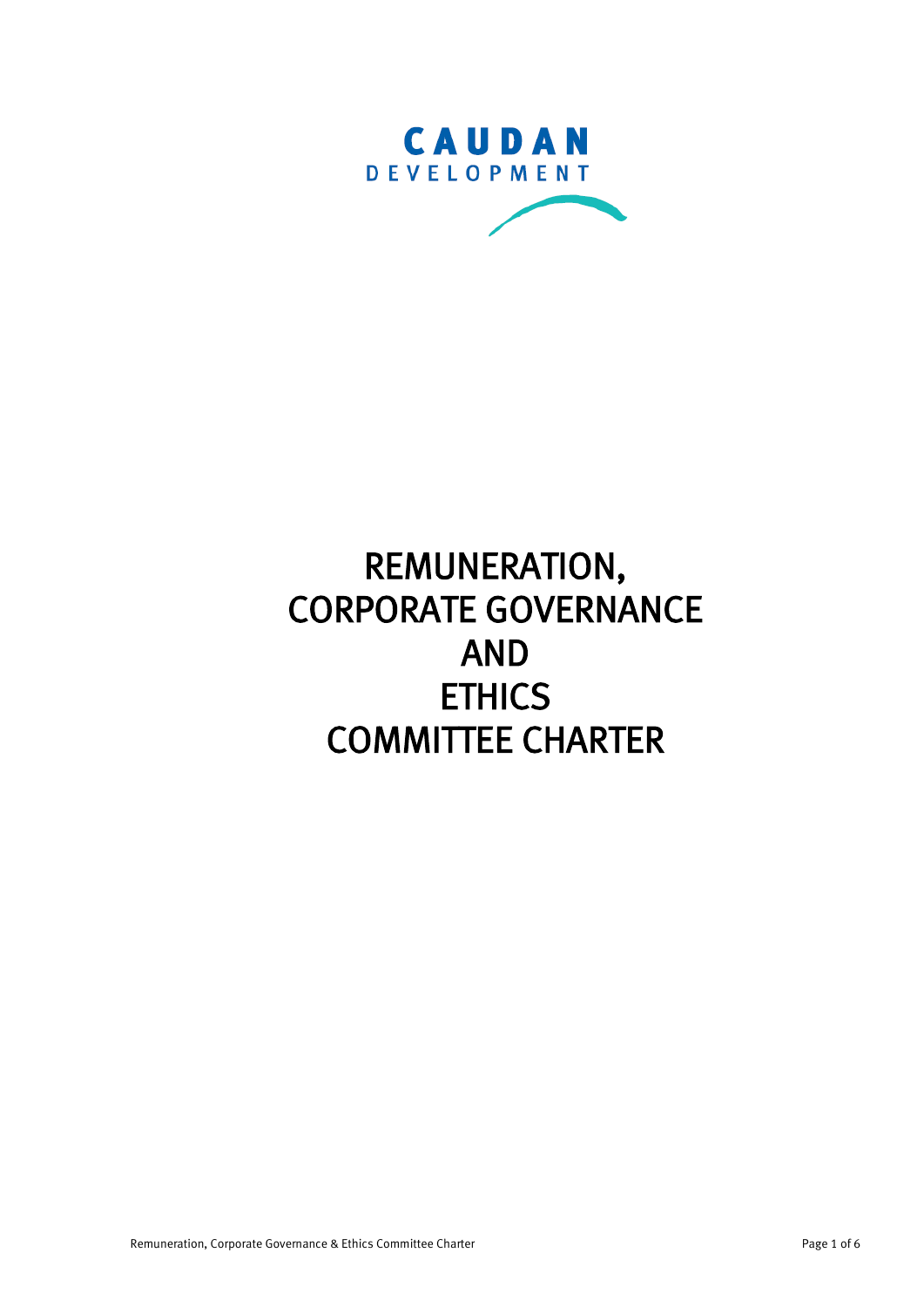

# **CONTENTS**

| 5. RELATIONSHIP WITH SHAREHOLDERS AND OTHER STAKEHOLDERS 5 |  |
|------------------------------------------------------------|--|
|                                                            |  |
|                                                            |  |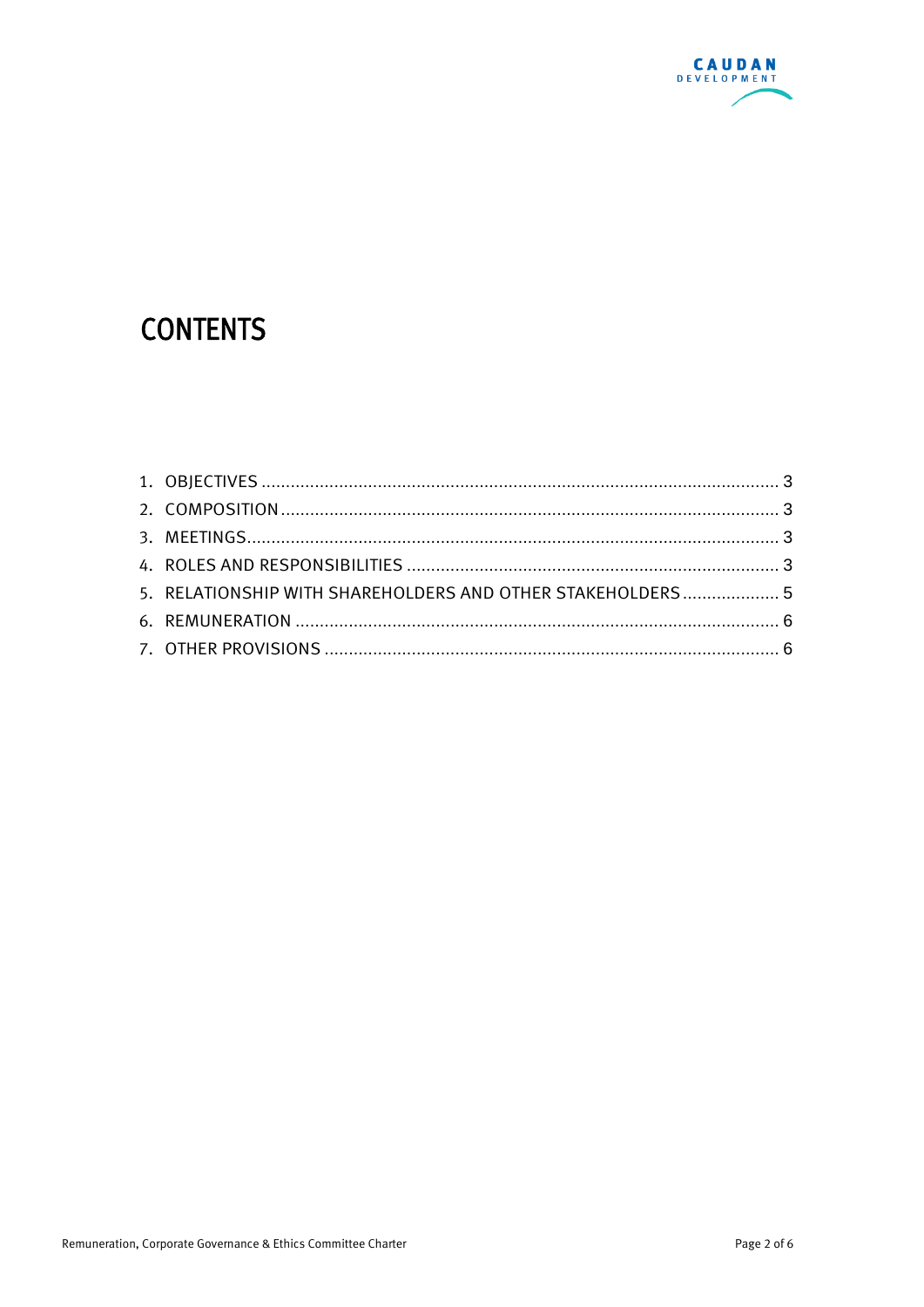

# <span id="page-2-0"></span>1. OBJECTIVES

The Remuneration, Corporate Governance and Ethics Committee ("RCGEC" or "Committee") of Caudan Development Limited ('the Company" or "CDL") has been set up to assist the Board of CDL ("Board") in the discharge of its duties relating to all remuneration aspects, to corporate governance matters and nomination of directors and senior executives of CDL. The Committee shall also review the Code of Ethics of CDL and its subsidiaries (collectively the "Group").

This Charter is posted on the organisation's website.

## <span id="page-2-1"></span>2. COMPOSITION

- 2.1. The Committee shall consist of at least three members, the majority of whom shall be non-executive directors
- 2.2. The Chief Executive Officer may be a member of the Committee.
- 2.3. The Chairperson and the members of the Committee shall be appointed by the Board. The Chairperson may be an independent non-executive Director of the Board.
- 2.4. The Board may at any time remove member/s from the Committee and fill any vacancy/ies created by such removal.

#### <span id="page-2-2"></span>3. MEETINGS

- 3.1. Meetings of the Committee shall be held as the Committee deems appropriate. However, the Committee shall meet at least twice annually. The Chairperson or any member of the Committee may call a meeting at any other time.
- 3.2. The Company Secretary of CDL shall act as the Committee Secretary.
- 3.3. The quorum necessary for the transaction of business shall be 3 members.
- 3.4. The Chairperson of the Committee may in case of absence designate an alternate. In case of absence of the Chairperson and where no alternate has been designated, an independent non-executive member of the Committee shall chair the meeting.
- 3.5. The secretary shall minute the proceedings and resolutions of all meetings of the Committee, including recording the names of those present and in attendance. The secretary shall ascertain, at the beginning of each meeting, the existence of any conflicts of interest and minute them accordingly.
- 3.6. Once approved, minutes should be circulated to all other members of the board unless in the opinion of the Committee chairperson, it would be inappropriate to do so. Where minutes are not available for circulation, the Chairperson of the Committee should report at the Board meeting and inform Board members of all matters discussed and decisions taken at the Committee meeting.
- 3.7. All decisions shall be taken on a majority of votes. In case a majority cannot be obtained, the Chairperson will have a casting vote.

#### <span id="page-2-3"></span>4. ROLES AND RESPONSIBILITIES

#### 4.1. Appointment

4.1.1 Establishes formal, clear and transparent selection criteria for prospective directors and evaluation of current directors' performance in case of reappointment.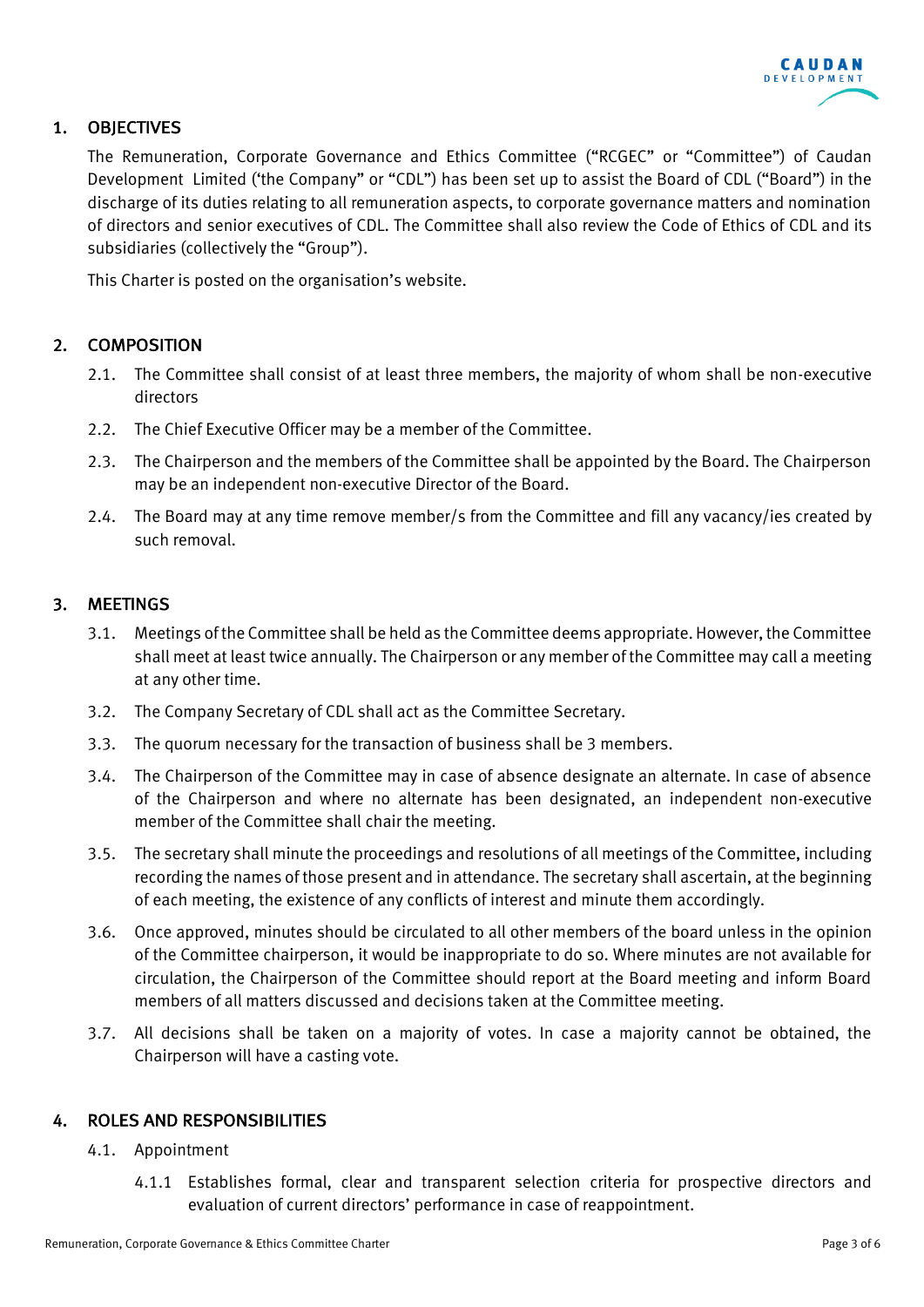

- 4.1.2 Identifies and recommends suitable candidates for the Board and other Committees of the Company and its subsidiaries and ascertains whether the potential new Directors and senior officers are fit and proper and are not disqualified from being directors.
- 4.1.3 Ensures that an induction programme is provided to the new directors of CDL and its subsidiaries so that Board members understand their roles, duties and responsibilities and what is expected from them in particular.
- 4.2. Board Evaluation
	- 4.2.1 Assesses the effectiveness of the Board and directs the process of renewing and replacing Board members.
	- 4.2.2 Regularly reviews the Board structure, size and composition so as to achieve an appropriate balance of skills and expertise taking into account the Board recommendations regarding a majority of independent non-executive directors, and having in mind the necessary mix of existing and new members.
	- 4.2.3 Conducts the Board evaluation on a regular basis.
- 4.3. Remuneration
	- 4.3.1 The Committee shall set and develop the Group's general policy concerning the remuneration of directors and shall conduct reviews of their performance, remuneration and attendance at meetings.
	- 4.3.2 Determines any criteria necessary to measure the performance of executive directors in discharging their functions and responsibilities.
	- 4.3.3 Makes recommendations to the Board regarding the use of incentive plans and equity based remuneration for executive directors.
	- 4.3.4 Regularly reviews the directors' performance and remuneration, including those of the Board Committee Members, taking into account the responsibilities and the workload.
	- 4.3.5 Defines where appropriate, the revision of fees of non-executive and independent directors to be recommended to the shareholders at the Meeting of Shareholders.
	- 4.3.6 The Committee shall co-ordinate its activities with the Chairperson of the Board and/or the Chief Executive Officer as well as consult them in formulating the Committee's remuneration policy and when determining specific remuneration packages.
	- 4.3.7 No member of the Committee can be involved or vote on Committee decisions in regard to his/her remuneration.
- 4.4. Succession Planning
	- 4.4.1 Sets a formal succession plan for both executive and non-executive directors and reviews the succession plan on a regular basis.
	- 4.4.2 Review the plan of succession of the senior executives, including a scenario of emergency, and the list of talents of the Company.
- 4.5. Corporate Governance
	- 4.5.1 The Committee will have due regard for the principles of governance and codes of best practice.
	- 4.5.2 Determines and develops the Group's general policy on corporate governance in accordance with the applicable Code of Corporate Governance.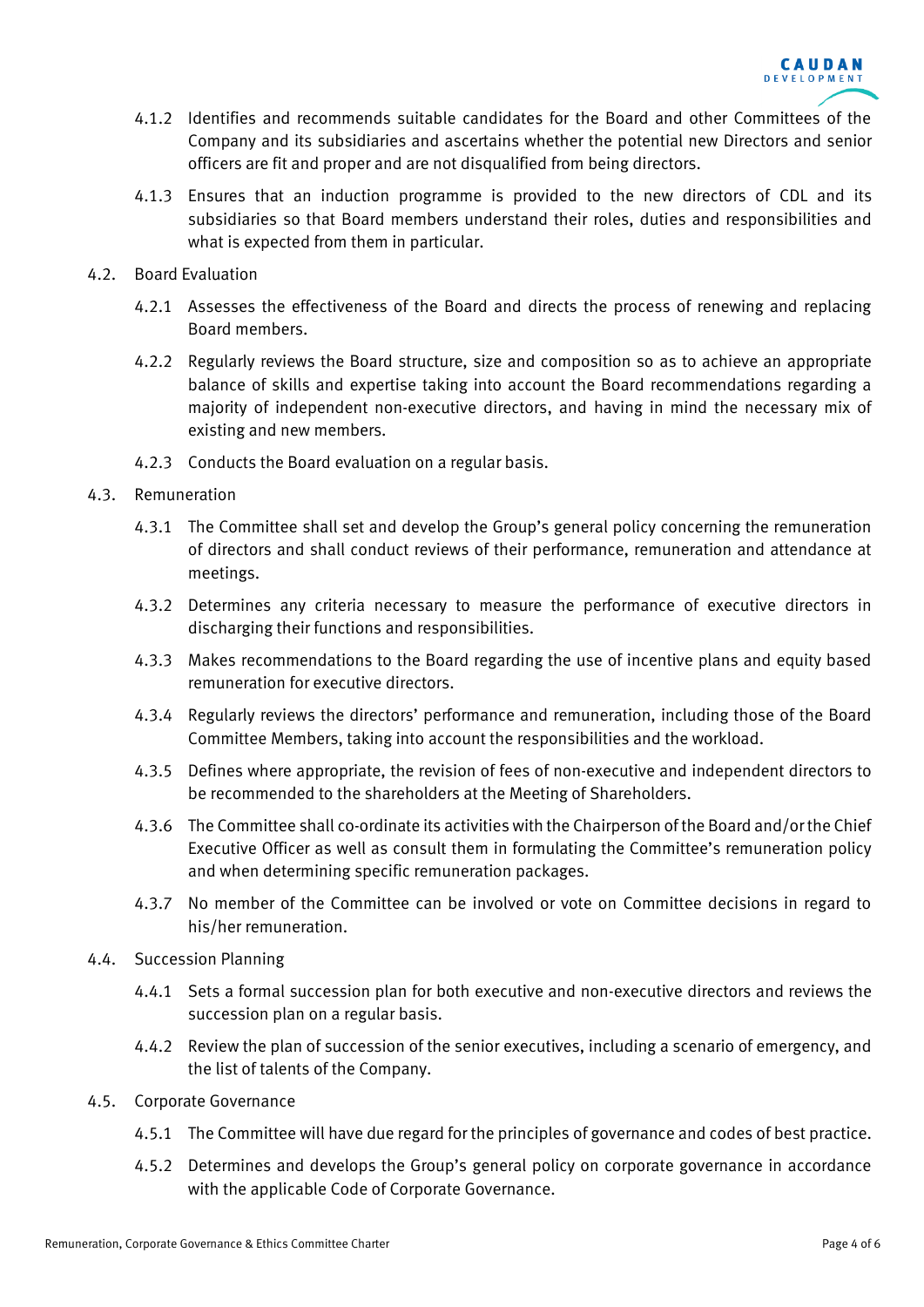

- 4.5.3 Ensures adherence to the corporate values and governance principles espoused by the parent company.
- 4.5.4 Ensures that no material conflict of interest exists/arises in conducting business.
- 4.5.5 The Committee shall be responsible for the preparation of the corporate governance report to be published in the Company's annual report.
- 4.5.6 Ensures that disclosures are made in the annual report in compliance with the disclosure provisions in the Code of Corporate Governance ("Code").
- 4.5.7 In case of non-compliance with any requirement of the Code, the Committee shall make sure that appropriate explanations are given in the Statement of Compliance.

#### 4.6. Code of Ethics

The Committee shall update from time to time, and as necessary, the CDL Code of Ethics and shall oversee that compliance to this Code is being monitored, with a view to ensuring that the importance of this document is continuously stressed within the Group business units at large, and that its core principles are embedded in the Group Corporate Culture.

- 4.6.1 The responsibility of the Committee will include:
	- Reviewing any statements on ethical standards and assisting in developing such standards.
	- Identification of any violations of ethical conduct.
	- Compliance of the different subsidiaries of CDL with the requirements of their respective constitutions and compliance with the laws and regulations of any applicable statute and controlling bodies.

#### <span id="page-4-0"></span>5. RELATIONSHIP WITH SHAREHOLDERS AND OTHER STAKEHOLDERS

5.1. Shareholders

The Committee shall ensure that Shareholders are informed of material events affecting the Company which could have an impact on the share price of the Company. Shareholders should be encouraged to attend all Meeting of Shareholders and the Committee Members should also be present at the meetings of shareholders and more particularly must be present at the Annual meeting of shareholders.

Any special business item should be included in the notice of meeting of shareholders and should be accompanied by a full explanation of the justification and of the effects of the proposed resolution.

The Committee should ensure that a brief presentation of each director standing for election or reelection be made to the shareholders at the Meetings of Shareholders. There should be a clearly defined and transparent procedure for shareholders to recommend potential candidates as directors of the Company.

#### 5.2. Other Stakeholders

The Committee shall ensure that the Company's policies and values are communicated to all stakeholders in order to build a mutually beneficial relationship. Safety, health and environment policies shall be implemented in accordance with existing legislative framework therefore aiming for best practice in line with the Company's corporate values and long term objectives.

The Committee must ensure that a suitable correct balance is maintained between the interests of stakeholders and that of the Company.